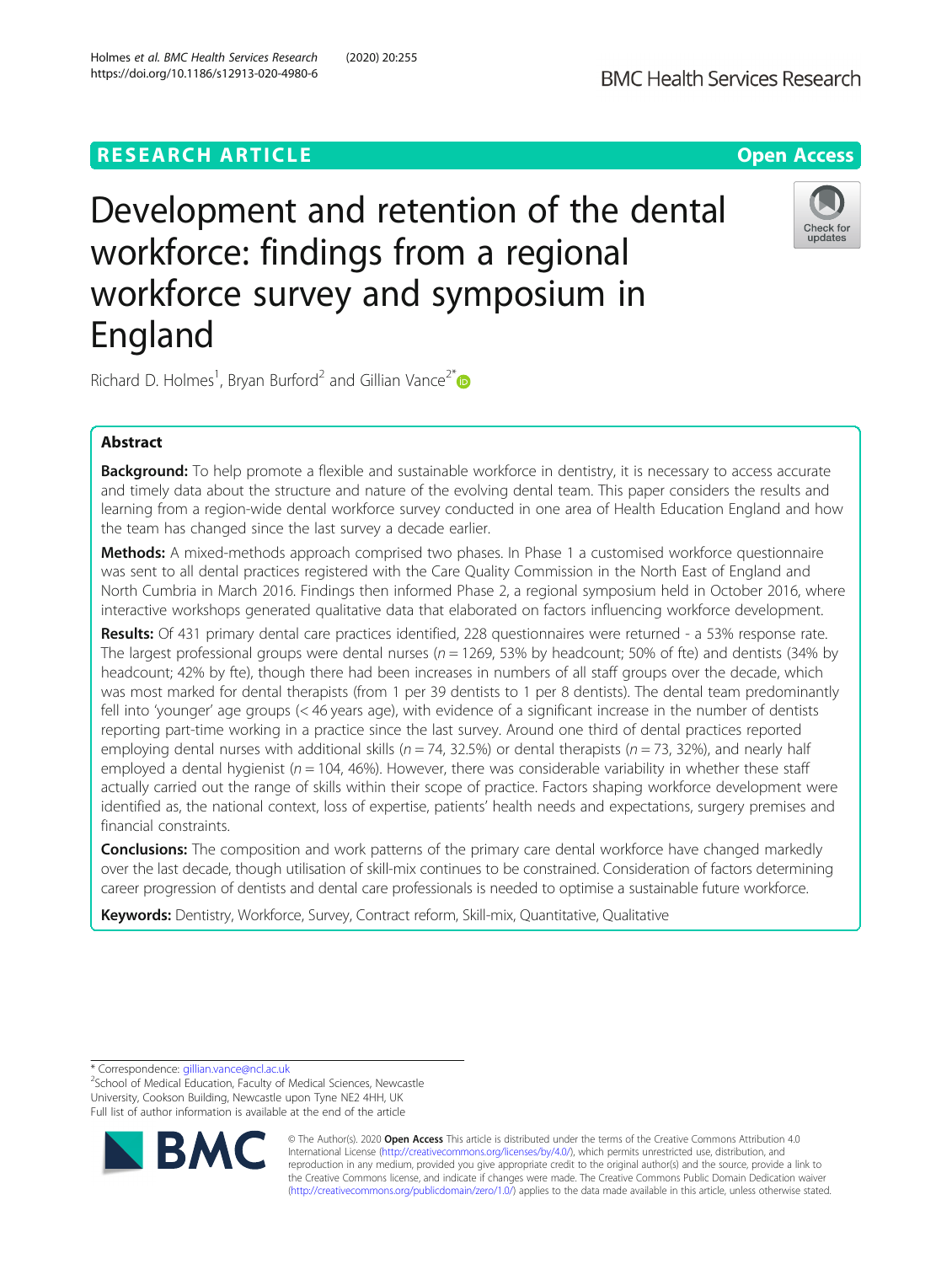## Introduction

Dental services across the UK are operating in a changing clinical, social and political climate  $[1, 2]$  $[1, 2]$  $[1, 2]$  $[1, 2]$ . The incidence of some dental diseases, such as dental caries and periodontal disease in adults, may be falling [[3\]](#page-10-0). However, among the ageing population who are retaining their natural teeth for longer, increasing numbers of patients have multiple co-morbidities and complex oral health needs [[4\]](#page-10-0). Further, there are recognised geographical inequities of oral health in the UK, and of patients' access to dental care [[2,](#page-10-0) [5](#page-10-0), [6](#page-10-0)]. This national context supports a case for reform of the dental workforce, with greater use of an integrated multidisciplinary team, shaped to address the relevant needs of the population [[7\]](#page-10-0).

The concept of 'skill-mix', or broadly, 'people with the right skills doing the right jobs', is long established. It is over 25 years since the Nuffield Foundation advocated use of dental auxiliaries to support and rationalise the work of dentists [[8\]](#page-10-0). A systematic literature review then concluded that appropriately trained 'professionals complementary to dentistry' were as competent as dentists in screening, diagnosis and a range of procedures [\[9](#page-10-0)]. Analysis of patient records in practices in Wales identified that at least one third of routine dentistry in primary care could be provided by hygienists and therapists [[10](#page-10-0)] (though at that time they had a more limited scope of practice which has since been revised and expanded by the UK's General Dental Council (GDC)).

The term 'dental care professional' (DCP) encompasses dental nurses, dental hygienists and dental therapists, who are also regulated by the GDC alongside dentists. These professional groups, along with others, were first subject to compulsory registration in 2008, and in 2009 the GDC produced new guidance (updated in 2013) which included examples of 'additional skills' that might be developed by DCPs in order to enhance their Scope of Practice [\[11](#page-10-0)]. The term 'Extended Duties Dental Nurses' (EDDNs) acknowledges those dental nurses who have developed their skills, while 'Direct Access' arrangements now allow some DCPs to carry out certain interventions without the patient having to see a dentist first [[12\]](#page-10-0). These developments in the regulation and expansion of the scope of practice of DCPs have significant implications for dental workforce planning.

The anticipated advantages of a flexible workforce include increased efficiency of delivery, ease of patient access, and cost-effectiveness of care. Further long-term benefits may be associated with increasing amounts of preventative dentistry being carried out in primary care [[13,](#page-10-0) [14\]](#page-10-0). However, while there is growing examination of skill-mix in primary medical practice [\[15](#page-10-0)] and emerging evidence of benefit  $[16]$  $[16]$  $[16]$ , there is little literature in dentistry around how the dental workforce is changing in contemporary models of care.

In considering skill-mix, there are two key challenges. The first relates to an adequate supply of suitably trained DCPs [[17](#page-10-0), [18\]](#page-10-0), while the second relates to how they are deployed in the workplace. The literature suggests that optimal use of skill-mix may be constrained with negative effects on work experiences of DCPs [[19\]](#page-10-0). Limiting factors have included poor awareness and acceptability of the role among dentists [\[18,](#page-10-0) [20](#page-10-0)]. Other issues cited are a need for training of dentists themselves, such that they are equipped to lead a multi-disciplinary, integrated team [[21](#page-10-0)] and the perennial challenge of the terms of the existing National Health Service (NHS) general dental services (GDS) contract in England, which largely measures clinical productivity through 'units of dental activity' (UDAs) [\[22](#page-10-0)–[24\]](#page-10-0).

Thus, as healthcare systems continue to evolve [\[25](#page-10-0)], questions examining workforce planning in dentistry and the challenges of enabling new ways of working are particularly salient to practitioners, and those individuals involved in training and the organisation of services.

While workforce planning is typically based on a need for a stable workforce composition, the recent policy and regulatory changes mean that this cannot be assumed. Hence, an up-to-date understanding of the changing structure and nature of the dental workforce can provide more information than simply registrant numbers.

This paper reports findings from a regional dental workforce survey (DWS) and workshop event in 2016, commissioned by Health Education England working across the North East and North Cumbria (HEE-NENC). Our study gathered data across different sectors (primary and secondary care, community (salaried) services and prison settings, dentists and DCPs employed in higher education institutions [HEIs]), but in this paper our focus is on general dental practice in primary care where the vast majority of dental care is delivered and changing skill-mix is arguably most pertinent. Whilst the initial survey report prepared for HEE is available online [[26\]](#page-10-0), in this paper we additionally explore factors that influence development of the dental team, based upon perceptions of a range of stakeholders involved. Relatively little is known about the composition and integration of professional groups within the dental workforce at a regional level in England. Consequently, this paper informs the literature by describing the shape of the dental workforce in a large geographic region in the north of England in 2016.

## Study rationale and aims

The study set out to provide the HEE local office with baseline data to inform development of a regional dental workforce strategy. Such data had not been collected in this region since 2006. In this paper we address two main aims. Firstly, to describe the composition of the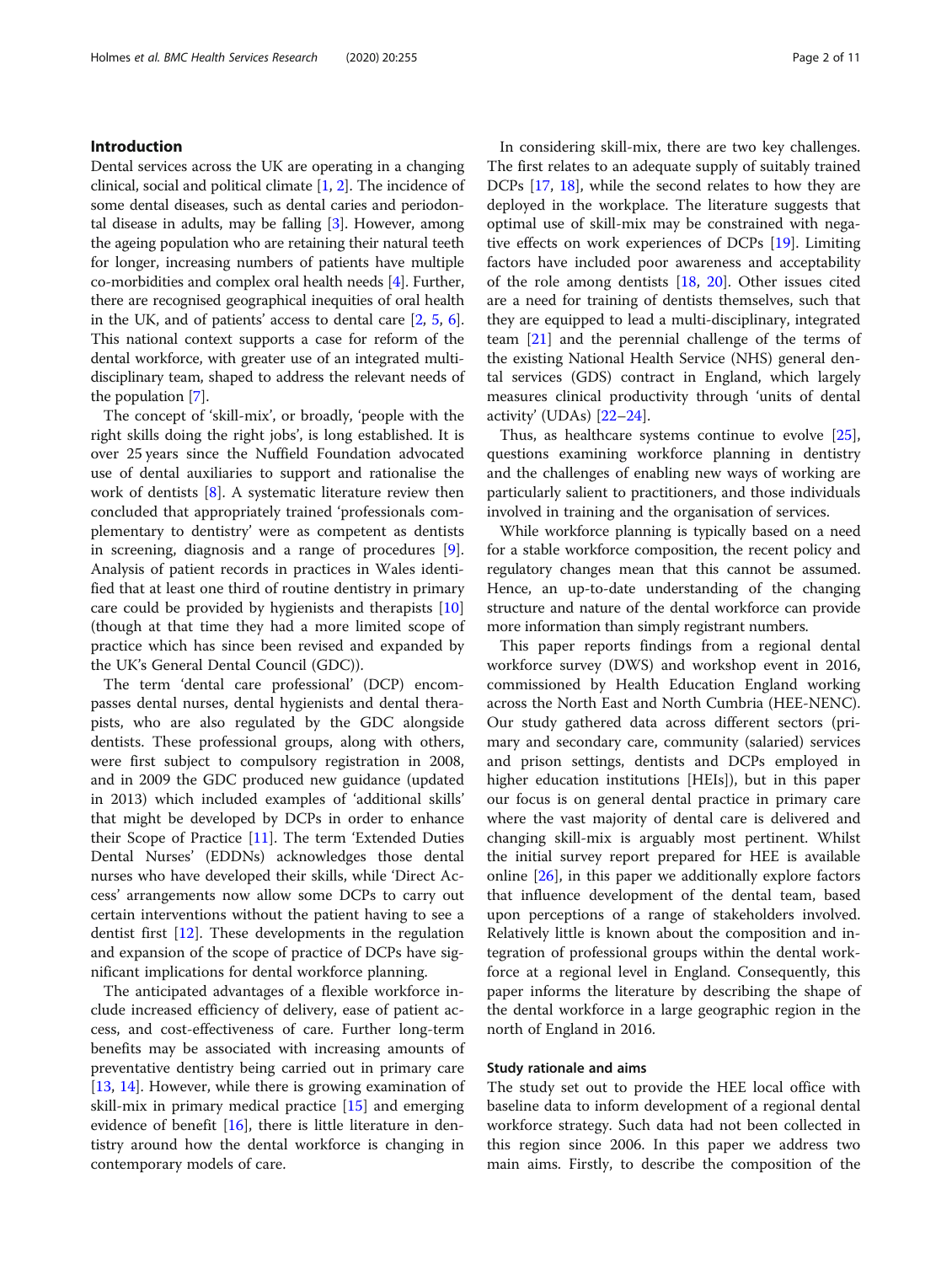regional dental workforce and how teams based in primary care have changed over the last 10 years. Secondly, to examine the factors affecting workforce development from the perspectives of dental professionals in the region.

## Methods

The study was designed in two consecutive phases.

Firstly, a questionnaire was devised, piloted and distributed to all dental care settings region-wide to determine the structure and composition of the dental workforce. Secondly, qualitative data was collected during a large regional dental workforce symposium involving dentists and DCPs in order to elaborate upon findings from the survey.

## Phase 1: dental workforce survey (DWS) Scope and sample

The study was designed to include all practices, hospitals and services where clinical dental care is delivered to patients – this included NHS, private and mixed NHS/private services. The geographical scope was limited to North East England and North Cumbria (the area of responsibility held by the local office of Health Education England).

Sites were identified from publicly available registration data held by the Care Quality Commission (CQC). All physical locations in which health or social care is delivered in England must be registered with the CQC, and so this provided the most comprehensive and up-todate record of all settings, delivering NHS and private dental care. The sample was identified by limiting the CQC database to locations delivering dental services in the 'services' field, and geographically using 'region' and 'postcode' fields.

As outlined above, this paper focuses on data from primary care, where 431 practices were identified, but for completeness, data were also provided by 4 hospital Trusts, a Lead Employer Trust, a service provider for a group of 7 prisons and 6 HEIs across the North East and North Cumbria.

## Data collection tool

A questionnaire was developed to collect basic demographics and the professional composition of the dental workforce. This requested data on current numbers of staff occupying different professional groups, their ages, qualifications and current use of enhanced skills by DCPs. In addition, it sought information on staff vacancies, the type of provider (single owner, independent partnership, corporate) and whether the practice provided NHS or private services only, or a mixture of both. Data were predominantly quantitative, but free text comments about perceived staff development needs and

any other relevant workforce information were also invited. The final version of the questionnaire for primary dental care is provided in 'Additional file [1](#page-9-0)'.

Numbers of staff were captured both as headcount – the number of people employed – and full time equivalent (fte) – the number of full time posts represented by those people. The fte number indicates workload, and capacity, while headcount represents the actual size of the workforce. Comparison of the two indicates the extent of less-than-full-time working, from which workforce preferences can be inferred.

The questionnaire was designed for completion in primary dental care, with other versions for different organisational settings adapted from this base. In order to establish face validity of the tool, it was reviewed by members of a project advisory group (PAG) and piloted prior to distribution.

## **Distribution**

Dental practices were contacted by email, where possible, in advance of questionnaire distribution, in order to raise awareness of the study. In early March 2016, the survey was distributed by post. Envelopes were marked with the Newcastle University logo, the strapline 'Dental Workforce Survey 2016', and the questionnaire was printed on coloured paper to differentiate it from routine paperwork. All paper questionnaires were accompanied by a letter from the authors and a guidance document from the regional Postgraduate Dental Dean explaining the purpose of the requested information. A return stamped-addressed envelope was included in the package along with a web-link to an online version of the questionnaire so that practices could complete the questionnaire online if they preferred. A unique identifier was included on each questionnaire, and this was required in the online version to avoid duplicate returns.

Email reminders were cascaded to non-responders, and a second paper copy was mailed 5 weeks after the initial distribution. After a further month, a final followup phone call from one of the project team invited nonresponders to submit the survey by post, online, or verbally - directly with a researcher.

#### Phase 2: workshops

Data in Phase 2 were collected through small group workshops conducted as part of a regional symposium on dental workforce strategy. Initial presentation of the questionnaire findings was followed by a series of three workshops based around key issues informed by the quantitative data. All participants discussed the three topics in a different order. The three workshop topics are listed in Fig. [1.](#page-3-0) Each used a separate topic guide to structure the discussions.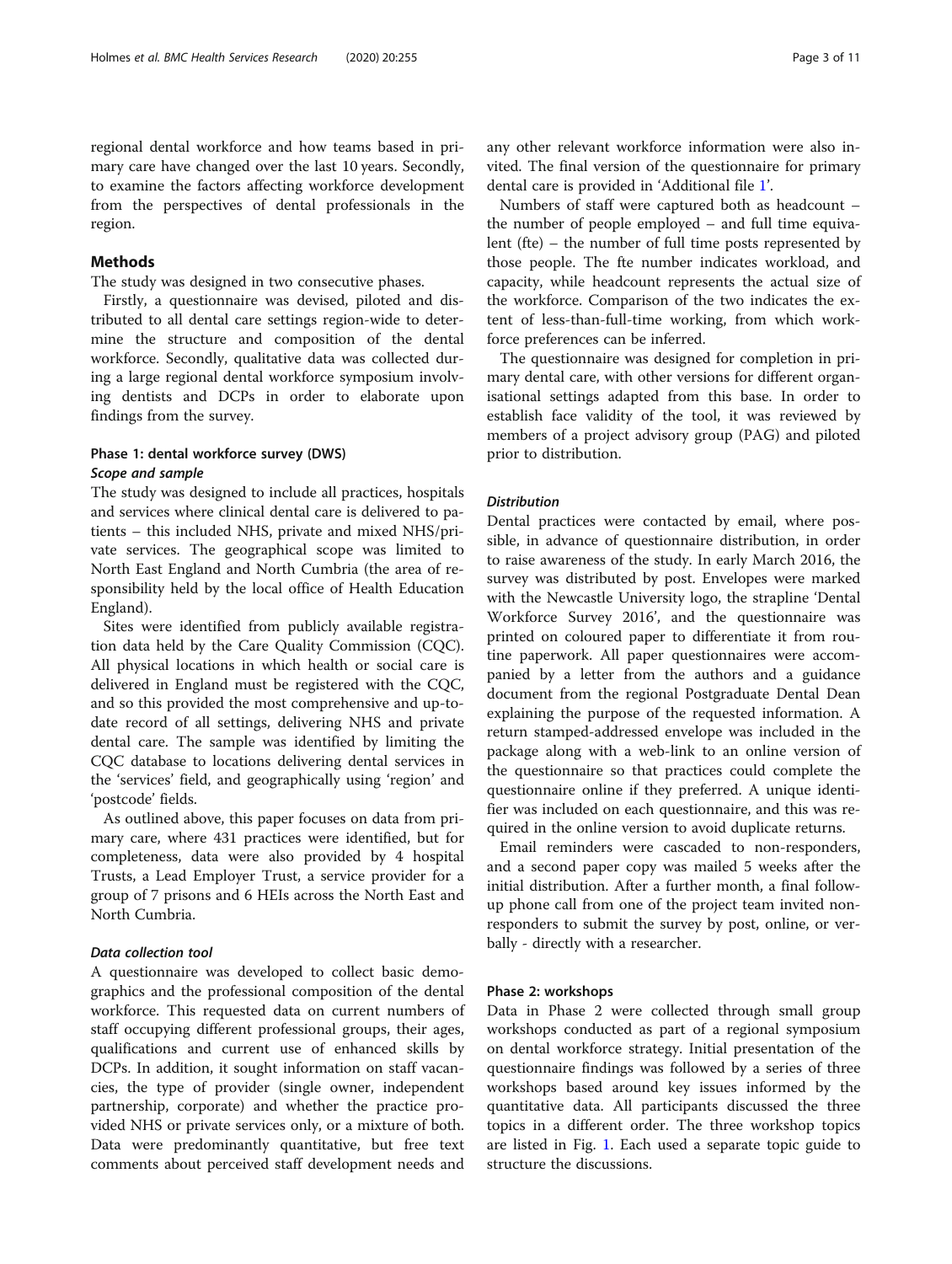<span id="page-3-0"></span>

Workshops lasted 45 min and each was facilitated by a member of the project team alongside a member of the HEE local office postgraduate dental training team. The pairings were designed to ensure a combination of research and domain expertise.

Each workshop was held in a separate conference room with up to 12 delegates representing diverse dental professional groups and incorporating various lengths of professional experience and NHS-private provider mix. Participants were asked to nominate a scribe to record key points on flip charts and they were encouraged to provide anonymous comments on self-adhesive notes. At the close of the symposium, the flipcharts and attached notes from delegates were collated alongside the authors' personal notes. All materials were coded and summarised following principles of thematic analysis – we did not aim to reduce data simply to content analysis, but by comparison between groups and reference to our own field notes, to develop a richer picture of participant views.

## Ethical review

NHS research ethics approval was not required as the work was commissioned as a service evaluation and involved only data collection from staff participants. Preliminary review by Newcastle University Faculty of Medical Sciences Research Ethics Committee confirmed that full review was not required for this study. Neither dental practices nor individual participants are identified in this paper.

#### Project advisory group

At the outset of the study, the authors formed a Project Advisory Group (PAG) to provide feedback and guidance from the perspective of potential respondents.

Interested dental professionals were invited to participate with the PAG via email, through HEE and by word of mouth. The final group of 8 clinicians included NHS and private dentists, with representation from primary and secondary care (hospital services) and prison dental services. PAG involvement was mainly via face-to-face meetings with the authors, however email correspondence was also welcomed from those unable to attend. The PAG advised upon aspects such as questionnaire format, the intelligibility of terminology used within questions, methods for information cascade, including optimum timing within the calendar year for questionnaire dissemination and use of a monetary incentive (prize draw) to support participation.

#### Data analysis

Data entry from paper questionnaires was undertaken by the authors, while online responses were downloaded and imported directly into a spreadsheet. Frequencies and descriptive statistics were calculated for numerical data, including Chi-square statistics to test for differences in categorical variables. Content analysis of the open-ended textual questions was used to identify preferences for the local programme of continuing dental education.

The quantitative findings from the questionnaire provided the basis for phase 2 of the project.

#### Results

## Phase 1 – regional dental workforce questionnaire Response rates

Following the planned sequence of reminders, the questionnaires achieved an overall response rate of 53% from primary dental care practices (228 of 431 practices across the region). Three quarters of these questionnaires were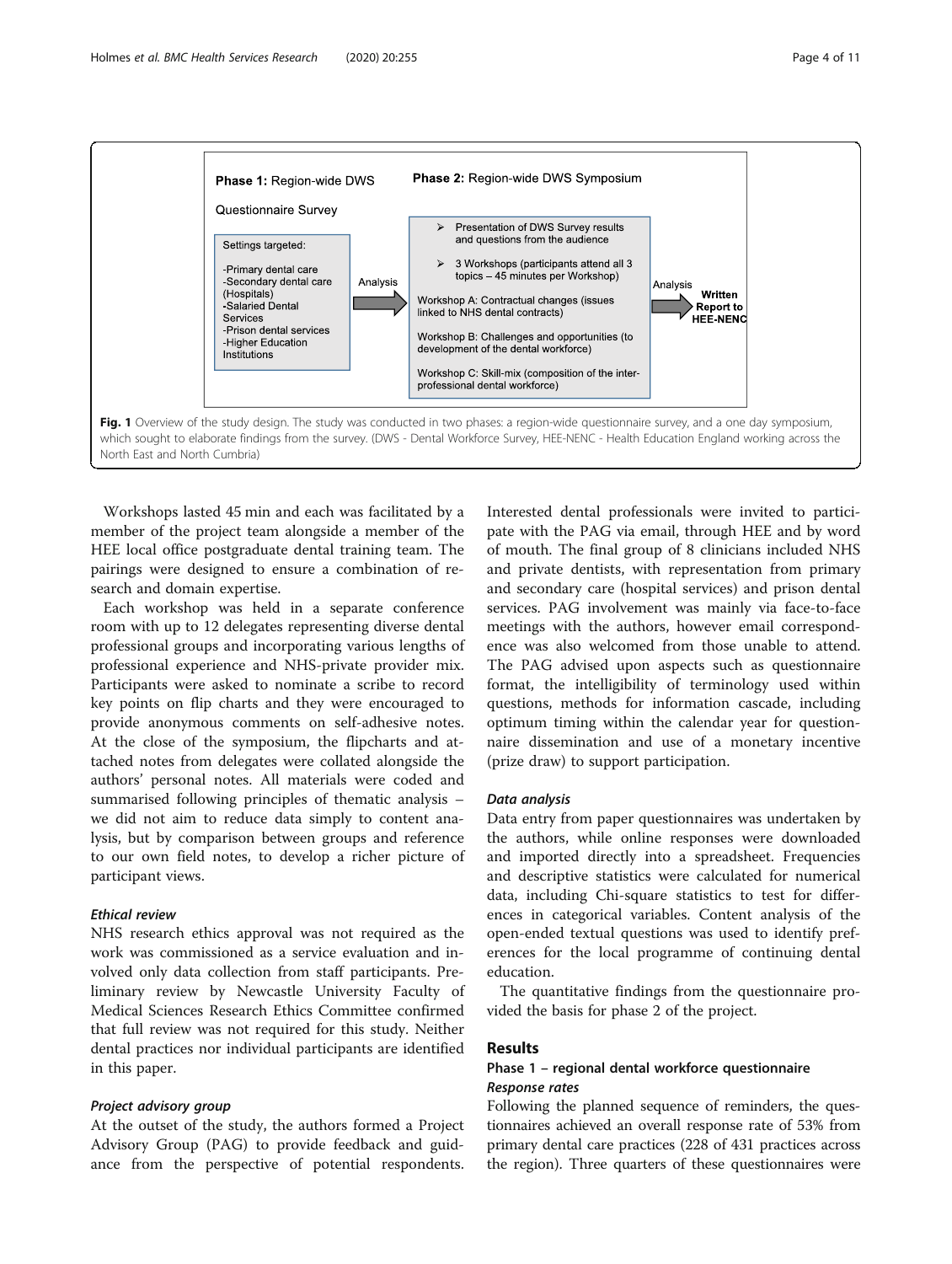<span id="page-4-0"></span>returned by post  $(n = 172)$  and the remainder  $(n = 56)$ were submitted online. The response rate from different types of providers was broadly similar (corporate bodies 46% (33/72), independent partnerships 56% (35/63) and single owner practices 54% (160/296)), suggesting that there was no systematic response bias between these groups. Additionally, more than 40% of practices in each of seven postcode areas in the region responded, indicating representation of the workforce in differing socioeconomic neighbourhoods.

## Size of workforce

As noted, there are two figures to consider in the size of the workforce, headcount and full time equivalent (fte). Headcount is the primary figure to attend to for training, as this is the number of people in the workforce. Fte is, however, an indicator of workload and the capacity of the system.

To allow comparison, the data for all professional groups and settings are listed in Table 1. For all staff groups, primary care is the largest employing sector, comprising 79% of the entire workforce by headcount, and 77% by fte. For some DCPs, the proportion was up to 100%. For consistency, remaining data refer only to the primary care workforce.

Dental nurses (both registered and pre-registration) comprised the single largest professional group  $(n =$ 1269, 53% of the primary care workforce by headcount,  $n = 670$ , 50% of fte). Dentists comprised 34% of the primary care workforce by headcount, and 42% by fte. Other DCPs comprised less than 10% each of the workforce.

There were relatively few dental practices that provided solely NHS care (18 of 228, 7.9%) and many of these (10 of 18) had a single dentist (range 1–6 dentists). The majority of practices offered both NHS and private services ( $n = 179, 79\%$ ) and comprised up to 15 dentists (modal number of dentists = 3). Dental practices owned by corporate bodies tended to be slightly larger than practices operated by partnerships (average 4.4 dentists compared to 4.2 dentists per practice, respectively). Conversely, single owner dentists reported an average of 2.8 dentists working within their practices. Three quarters of dentists reported delivering ≥80% commitment to the NHS.

#### **Demographics**

Dentists in the survey were predominantly male (58%,  $n = 455$ ). Most dentists were under 46 years' age (529, 68%), with only 11% (85 of 778) of dentists being over 55. Chi-square statistics indicated that the age distribution for male and female dentists differed significantly (chi-square  $(3, n = 764) = 24.531, p < 0.0001$ ). Examination of the distributions suggests this was due to a greater proportion of male dentists in the older age groups (for those under 30 years the male:female ratio was 52:48, but for those over 55 years this was 79:21).

Almost two thirds of dentists (64%,  $n = 513$ ) were reported to have obtained their primary dental qualification in the North East of England, with 21% qualifying elsewhere in the UK and 5% qualifying elsewhere in Europe.

In the DCP groups, 98% of both registered dental nurses ( $n = 1067$ ) and dental nurses-in-training ( $n = 179$ ) were female. Notably, 90% of all dental nurses were under 46 years of age. Almost nine in 10 dental nurses gained their primary dental qualification in the North East of England, with just 6% ( $n = 66$ ) qualifying elsewhere in the UK, and less than 1%  $(n=2)$  qualifying elsewhere in the European Economic Area.

The remaining DCP groups collectively comprised just 13% ( $n = 307$ ) of the primary care workforce identified in the survey. They included dental hygienists  $(n = 158)$ , dental therapists ( $n = 99$ ), dental technicians ( $n = 18$ ), orthodontic therapists ( $n = 22$ ) and clinical dental technicians ( $n = 10$ ). All orthodontic therapists, 98% of dental hygienists and 97% of therapists were female and the majority of DCP groups first qualified in North East England (including 93% of dental hygienists and 78% of dental therapists). With regard to the age profile of DCP

Table 1 Size of regional dental workforce

| Professional Group          | Primary Care     |                  | Secondary Care |            | Salaried  |             | Prison    |          | Total |       |  |  |
|-----------------------------|------------------|------------------|----------------|------------|-----------|-------------|-----------|----------|-------|-------|--|--|
|                             | h/c (% of total) | fte (% of total) | $h/c$ (%)      | fte (%)    | $h/c$ (%) | fte $(% )$  | $h/c$ (%) | fte (%)  | h/c   | fte   |  |  |
| Dentists                    | 804 (70.7)       | 561 (74.8)       | 219 (19.2)     | 117 (15.6) | 107 (9.4) | 70 (9.3)    | 8(0.7)    | 1.5(0.2) | 1138  | 749.5 |  |  |
| Dental nurses               | 1090 (79.9)      | 557 (72.7)       | 141 (10.3)     | 109 (14.2) | 128 (9.4) | 95.5 (12.5) | 6(0.4)    | 4.4(0.6) | 1365  | 765.9 |  |  |
| Dental nurses in training   | 179 (98.9)       | 113 (98.5)       | $\circ$        | 0          | (0.6)     | 1(0.9)      | (0.6)     | 0.7(0.6) | 181   | 114.7 |  |  |
| Dental therapists           | 99 (86.8)        | 39 (88.8)        | $\mathbf{0}$   | 0          | 8(7.0)    | 3.5(8.0)    | 7(6.1)    | 1.4(3.2) | 114   | 43.9  |  |  |
| Dental hygienists           | 158 (89.3)       | 40 (81.6)        | 13ª (7.3)      | 6(12.2)    | 6(3.4)    | 3(6.1)      | 0         | 0        | 177   | 49    |  |  |
| Dental technicians          | 18 (35.3)        | 16(37.2)         | 31 (60.8)      | 25(58.1)   | 2(3.9)    | 2(4.7)      | 0         | $\Omega$ | 51    | 43    |  |  |
| Clinical dental technicians | 10 (100)         | 3(100)           | 0              | $\Omega$   | 0         | $\Omega$    | $\Omega$  | $\Omega$ | 10    | 3     |  |  |
| Orthodontic therapists      | 22 (100)         | 10 (100)         | $\mathbf{0}$   | $\Omega$   | 0         | $\Omega$    | 0         | $\Omega$ | 22    | 10    |  |  |

Table 1 Survey figures listing headcount (h/c), full-time equivalent (fte) commitment and relevant percentage of total workforce for different dental professional groups.  $(^\text{a}$  = includes joint therapist/hygienist roles)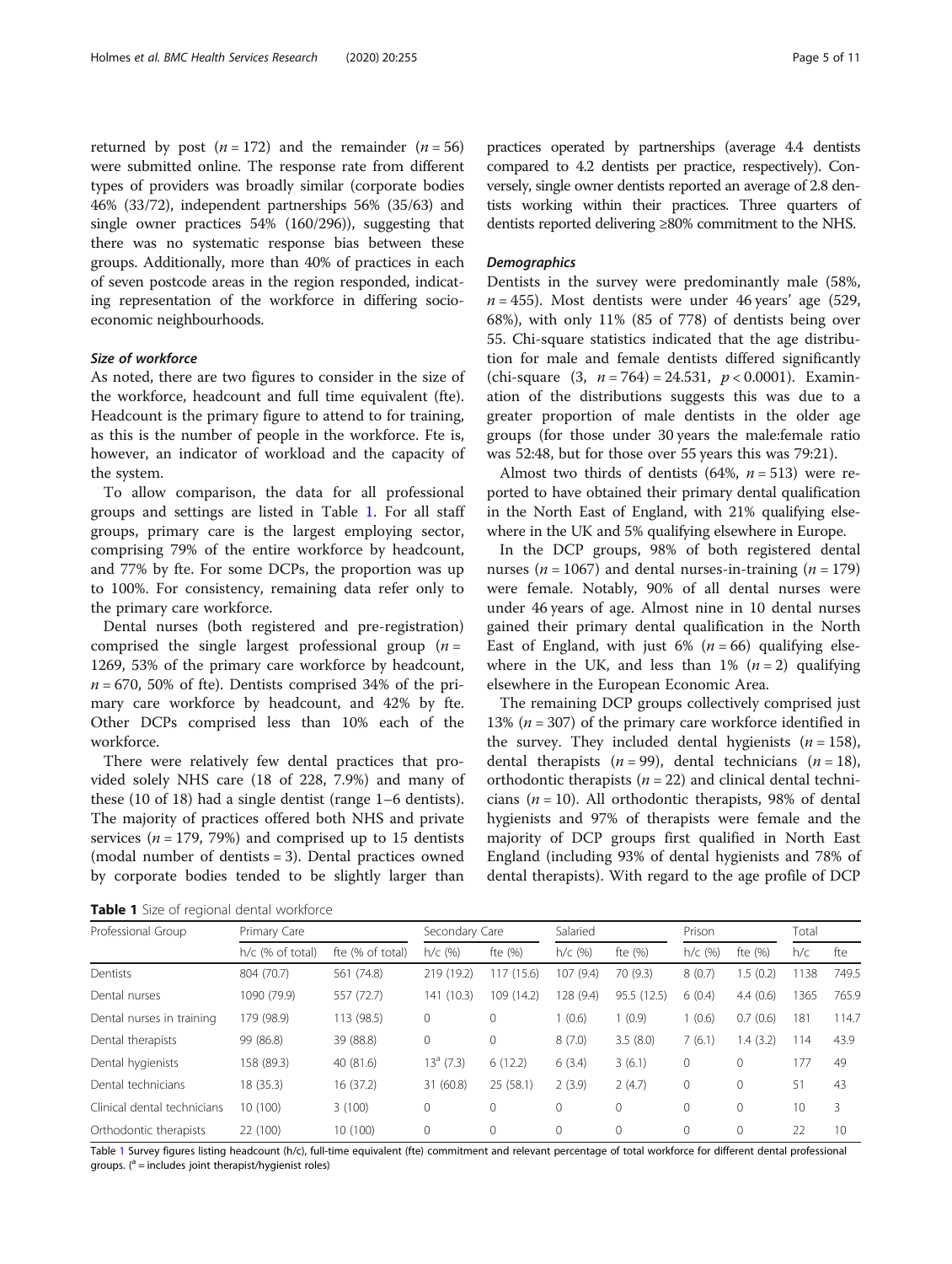groups, all orthodontic therapists, 96% of dental therapists, and 64% of dental hygienists were below the age of 46 years. For the relatively small number of dental technicians included in the survey  $(n = 25)$  and working in primary care, just over half were < 46 years of age, but only 2% were female.

## Full-time and part-time working

Full-time working was defined as 37.5 h per week. Within individual practices, only 118 (14.7%) primary care dentists worked at least this amount, although the questionnaire was unable to track individuals who may have worked across multiple premises. Both male and female dentists tended to work less than this, with female dentists reporting a mean of 26 h per week (std dev, 9.6 h), and male dentists 28 h per week (std dev, 11.4 h). There was a small difference in the proportion of male (82%) and female (88%) dentists who worked part-time (chi-square  $(df = 1, n = 759) = 3.997, p = 0.0455)$ . Whilst detailed working hours were not recorded for DCPs in order to reduce the time burden for questionnaire respondents, the difference between headcount and fte figures shown in Table [1](#page-4-0) suggests large numbers of DCPs are working less-than-full time.

#### Skill-mix

Skill-mix was also examined with respect to the professional composition of practices and how skill sets of DCPs were being used. Around one third of dental practices ( $n = 74$ , 32.5%) reported employing dental nurses with additional formal training ('Extended Duties Dental Nurses' EDDNs), amounting to almost one fifth of dental nurses ( $n = 197, 18\%)$ . A similar proportion of practices employed at least one dental therapist  $(n = 73,$ 

32%), and nearly half employed a dental hygienist ( $n =$ 104, 46%). Very few practices employed any of, clinical dental technician, dental technician or orthodontic therapist (3, 3, 4% of practices, respectively). Within the EDDN group, the most common additional qualification was in the area of dental radiography (15% of dental nurses), followed by dental sedation nursing and oral health education (both 12%).

Table 2 shows the extent to which specific additional activities are undertaken by DCPs in their respective dental practices. There was considerable variability in whether the DCP group actually carried out tasks that are within their scope of practice. For example, only 43% of practices employing EDDNs indicated that these staff 'applied fluoride varnish to teeth', while 72% of practices employing dental hygienists reported that that group 'delivered oral health education'. None of the activities were performed by the relevant DCP group in all responding practices, suggesting that the full skill set of DCPs is being under-used in this region.

Survey data identified 99 dental therapists in primary care (headcount), amounting to one dental therapist per 8 dentists. However, 65 of 73 (89%) practices employing dental therapists estimated that much of their therapist's time was spent undertaking work traditionally associated with the scope of practice of a dental hygienist.

## Changes since 2006

The previous regional survey was undertaken in 2006 before much of the regulatory change described earlier. We therefore compared responses to establish how the workforce may have developed in that period. While practices cannot be identified, the sample size of the

Table 2 Specific activities undertaken by DCP groups in employing practices

|                                   | Dental<br>Therapist | Dental<br>Hygienist | <b>EDDN</b>  | Clinical Dental<br>Technician | Dental<br>Technician | Orthodontic<br>Therapist |  |
|-----------------------------------|---------------------|---------------------|--------------|-------------------------------|----------------------|--------------------------|--|
|                                   | $(n = 73)$          | $(n = 104)$         | $(n = 74)$   | $(n = 8)$                     | $(n=7)$              | $(n = 10)$               |  |
| Prescribe radiographs             | 12 (16%)            | 10 (10%)            | 4(5%)        | 0                             | 0                    | $\Omega$                 |  |
| Take radiographs                  | 44 (60%)            | 22 (21%)            | 31 (42%)     | 0                             | $\mathbf{0}$         | 5 (50%)                  |  |
| Apply fluoride varnish to teeth   | 61 (82%)            | 61 (59%)            | 32 (43%)     | 0                             | 0                    | 3(30%)                   |  |
| Deliver Oral Health Education     | 60 (81%)            | 75 (72%)            | 35 (48%)     | 1(12%)                        | 0                    | 5 (50%)                  |  |
| Take impressions                  | 48 (65%)            | 24 (23%)            | 27 (36%)     | 3(38%)                        | $\Omega$             | 8 (80%)                  |  |
| Give smoking cessation advice     | 53 (72%)            | 61 (59%)            | 19 (26%)     | 0                             | $\Omega$             | 2(20%)                   |  |
| Measure and record plaque indices | 59 (80%)            | 78 (75%)            | 5 (7%)       | 0                             | $\Omega$             | 3(30%)                   |  |
| Administer inhalation sedation    | 3(4%)               | $1(1\%)$            | $\mathbf{0}$ | 0                             | $\Omega$             | $\Omega$                 |  |
| Rubber dam                        | 9(12%)              | 2(2%)               | 3(4%)        | 0                             | $\Omega$             | $\Omega$                 |  |
| Cannulation                       | 0                   | $\Omega$            | $1(1\%)$     | 0                             | $\Omega$             | $\Omega$                 |  |

Table 2 This shows the number of practices who report employing DCP groups, and the proportion of those practices who indicate that the group carries out the specific activity 'at any time'. Note, some of the duties listed may be out with the relevant group's GDC scope of practice. We suspect this may be user error (e.g. if the form was completed online or perhaps submitted by a non-clinical member of the dental practice team). However, all responses are included here for completeness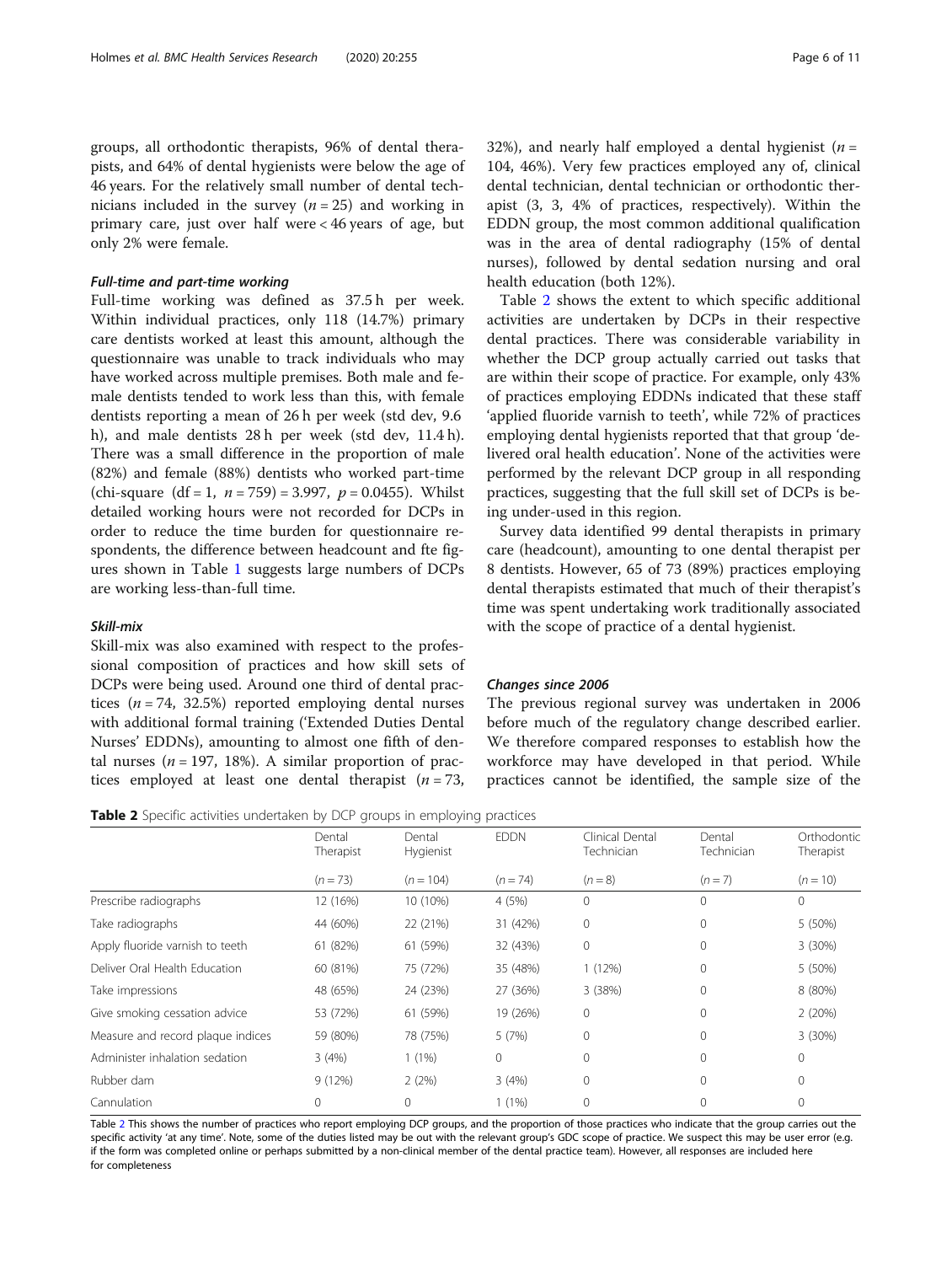earlier survey was similar to ours (210 of 426 practices, a 49% response rate).

There have been increases in numbers of all staff groups in the 10 year period, with the most marked increases being in the number of dentists (with a 37% increase in headcount from 587 to 804), dental nurses (84% increase, from 591 to 1090) and dental therapists (725% increase, from 12 to 99). Whilst the ratio of nurses to dentists was more or less stable (1:5 to 1:4), there was a striking increase in the proportion of therapists (from 1 per 39 dentists to 1 per 8 dentists).

Another notable change was in the increase in parttime working, particularly among men. In 2006 34% of male dentists reported working less-than-full time in a practice, a figure that had increased to 82% in 2016 (chisquare  $(1, n = 777) = 184.37, p < 0.0001$ ). Whilst this figure does not account for dentists working across two (or more) practices, or who may have an additional role out with the practice, notwithstanding, the finding suggests that current dentists may be choosing different patterns of working.

Low numbers of dentists in older age categories was evident at both time points, and chi-square statistics comparing age distributions across years were nonsignificant for both men and women. In 2006, 35% of men and 18% of women were over 45 years' age, while in 2016, 38.6% of men and only 23% of women were over 46 years' age.

## **Summary**

The DWS findings identify a large, multi-professional dental workforce operating across NHS and private dental care settings in the North East of England and North Cumbria. The vast majority of the workforce operate in primary dental care, and here dental nurses comprise the largest professional group (by headcount). There is a sharp decline in older staff across all groups, with nine in 10 dental nurses being less than 46 years' age suggesting that many exit the profession early. In primary care, there appears to have been a significant increase in parttime working amongst the vast majority of dentists.

Only around one fifth of dental nurses were reportedly trained in additional skills, despite regulatory changes which permit their development. Among all DCPs, the extent to which skill-mix has been adopted across the region within primary dental care appears limited and variable.

## Phase 2 – dental workforce symposium

The second phase of this study reports the findings from workshops held at a regional symposium which were used to elaborate on the findings of the regional survey and understand factors that influence workforce development.

## Factors influencing workforce development

National context The survey illustrated the scale of the primary care dental workforce in this region, compared to other settings. Reflecting this, a widely expressed view was that relatively little dentistry needs to be performed within a hospital environment and participants were cognisant of national policy promoting integrated healthcare systems. As a counter point though, several hospital consultants stressed that such developments were not without consequence to secondary care settings, where a shift of dental care away from hospitals ran the risk of impacting negatively upon funding streams and the availability of suitable patients for postgraduate dental teaching.

However, while the philosophy of care 'close to home' was generally accepted, participants identified a number of challenges that they felt hampered development of new models of delivery.

Loss of expertise The first challenge related to the striking survey finding that the regional primary dental workforce is largely less than 46 years of age. These observations generated widespread concern about a loss of expertise due to a lack of retention of the older – and presumably more experienced – dental professionals. A lack of career development opportunities was thought to explain the small number of dental nurses in the more senior age groups. Dental nurses, in particular, can have limited career progression, which may negatively affect their morale and retention as they become more senior. Further, the finding that many younger GDPs and DCPs are adopting flexible or part-time working patterns was thought to reflect a shift in attitudes to a healthier worklife balance compared to older colleagues.

With a more limited pool of expertise, there may be implications for the range of treatments that are provided in primary care. This is in the context of participants noting that more patients are being referred on already to salaried dental services for treatment because of constraints linked to the NHS dental contract. Further, they also felt that younger dentists lack a financial incentive to 'upskill' under the current arrangements for remuneration particularly within the NHS, which could also compound the situation.

Patient health needs and expectations The second challenge reflected patient factors. Participants generally felt that population changes and associated clinical needs - increasing patient co-morbidities with more complex medical and dental conditions – were a significant driver to develop the dental workforce, including appropriate use of skill-mix. However, while there was broad agreement with the principle of dentists continuing to manage more complex cases, and appropriately trained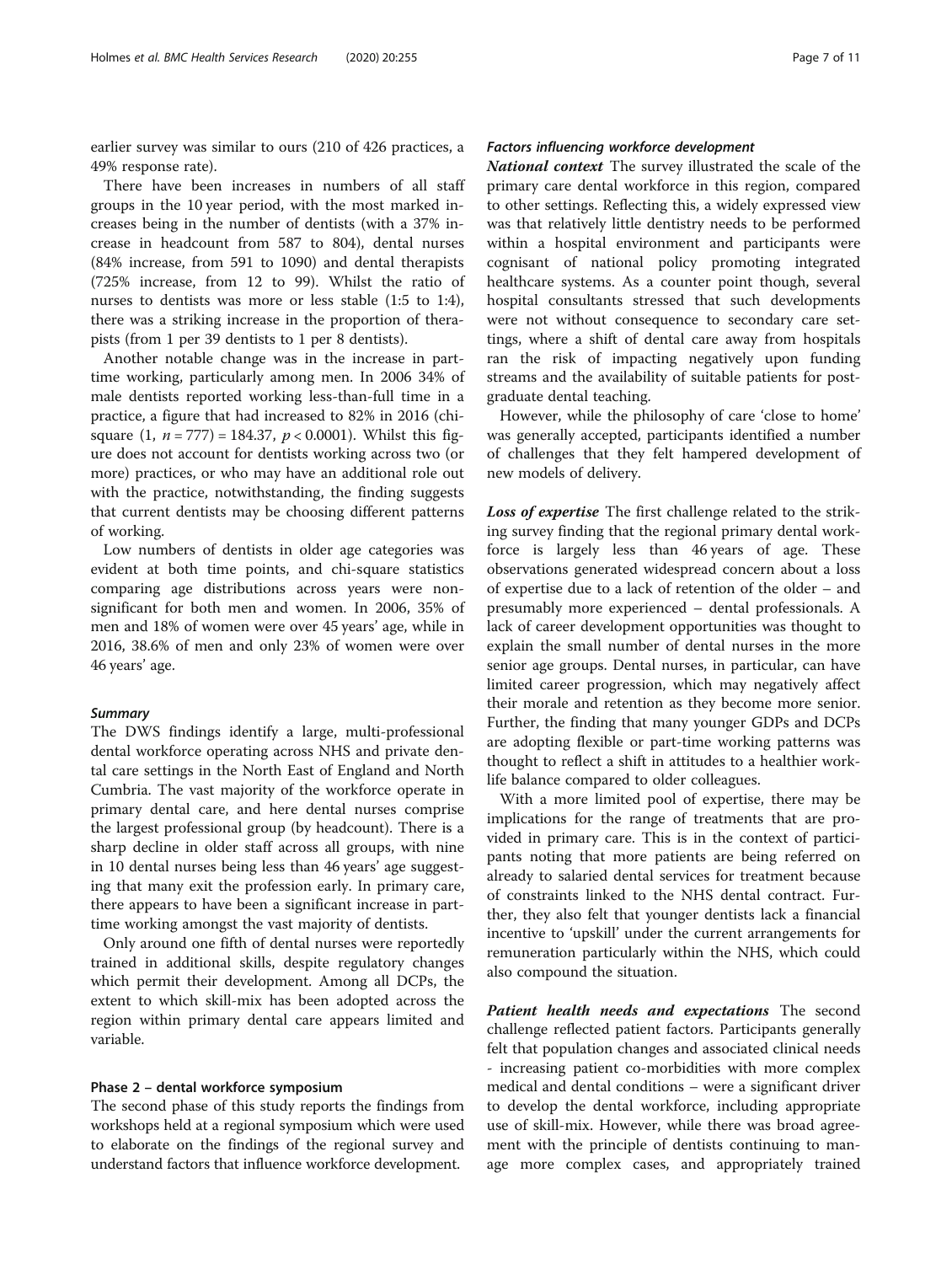DCPs managing more routine patients alongside measures for disease prevention and oral health promotion interventions, they also raised two areas of caution. First, was the competence of newly-qualified dentists to manage patients with complex treatment needs, as some felt that dental students had received relatively limited experience in undergraduate programmes. Second, several participants felt that some patients may be reluctant to receive a treatment from a DCP, which had been traditionally performed by a dentist. Many felt that patients are unlikely to be aware of the scope of practice of dental therapists (which could include a common treatment such as the placement of permanent fillings in adult teeth), which may lead to uncertainty about qualification and competence. However, there was little evidence offered in workshops that these concerns had actually been realised or voiced by patients in practice. Indeed, in a small number of NHS dental practices where dental therapists had been employed for some time, integration and efficiency of the dental team was reported as having been particularly positive for all those involved, including patients and dentists.

#### Surgery accommodation

Another challenge was the practical constraints of limited surgery space and dental chairs needed for additional activity. Small one or two chair practices had much less flexibility than larger practices to accommodate EDDN's and therapists wishing to work at the same time as general dental practitioners. Participants acknowledged that even non-clinical interventions (e.g. the provision of smoking cessation advice delivered by an appropriately-trained dental nurse) required a private consultation space and that many practices simply did not have suitable space available.

#### Financial issues

Finally, a common concern among participants centred on the business model underpinning primary care dentistry, and, in particular, the system of remuneration associated with the 2006 NHS dental contract in England. At the time of the symposium, details about the reformed contract were being tested and much of the finer contractual detail was still to be announced. However, it appeared to cause significant tension, and constrained many practitioners' abilities to plan and fully embrace skill-mix.

Most NHS contract holders flagged a risk of employing dental therapists when their business relied on achieving UDA targets, and the cost-effectiveness of DCPs in this system was uncertain. Examples were offered whereby tensions had developed between associate dentists 'competing' for core clinical activities with dental therapists in the same practice in order to earn

sufficient UDAs to meet their annual NHS contractual targets. Some delegates who were associate dentists were reluctant to delegate treatments to DCPs as they would take the 'financial hit'.

More generally, participants also saw the 2006 contract as being a specific barrier to workforce development given its current focus on *treatment activity*. They thought that oral health promotion was an ideal platform on which to further integrate DCPs in the clinical management of patients, but the level of NHS remuneration attached to the provision of many oral and dental disease prevention interventions was an ongoing stumbling block to the use of skill-mix in many primary care businesses.

## **Discussion**

#### Key findings

This study has highlighted a number of important issues affecting development of a regional dental workforce. Whilst the study documents a snapshot of only one region in England, the findings are salient to all dental practitioners and commissioners of NHS services who are seeking to progress new ways of working in general dental practice.

In keeping with other literature [[27\]](#page-10-0), we noted that there had been a considerable expansion of the dental workforce over the last 10 years, particularly in relation to the number of GDC-registered dental nurses and dental therapists working in the region. In the 2006 survey there was just one therapist per 39 dentists, whilst in 2016 there was one therapist per eight dentists, perhaps reflecting a greater interest in clinical DCP roles and associated increases in the number of undergraduate training places available through HEIs. However, whilst the figures indicate greater capacity for development of skillmix within the region, this opportunity appears to be poorly realised. Similar findings reported in past surveys of these groups suggest little progress has been made over the decade [\[19](#page-10-0), [27](#page-10-0)].

General Dental Practitioners attending the workshop acknowledged that the skills of dental therapists were sub-optimally deployed within NHS practices. In previous work [\[19](#page-10-0)], respondents attributed poor utilisation of dental therapists to dentists' lack of awareness of their skills. By contrast, in this study workshop participants recognised the opportunities afforded by DCPs more widely delivering clinical care, but highlighted a number of practical barriers to their use.

These barriers included a lack of physical space in many practices. There was also a perception among some that patients may be reluctant to have treatment interventions performed by a DCP. While, in fact, there was little evidence of this being a problem that participants had actually experienced, the finding nonetheless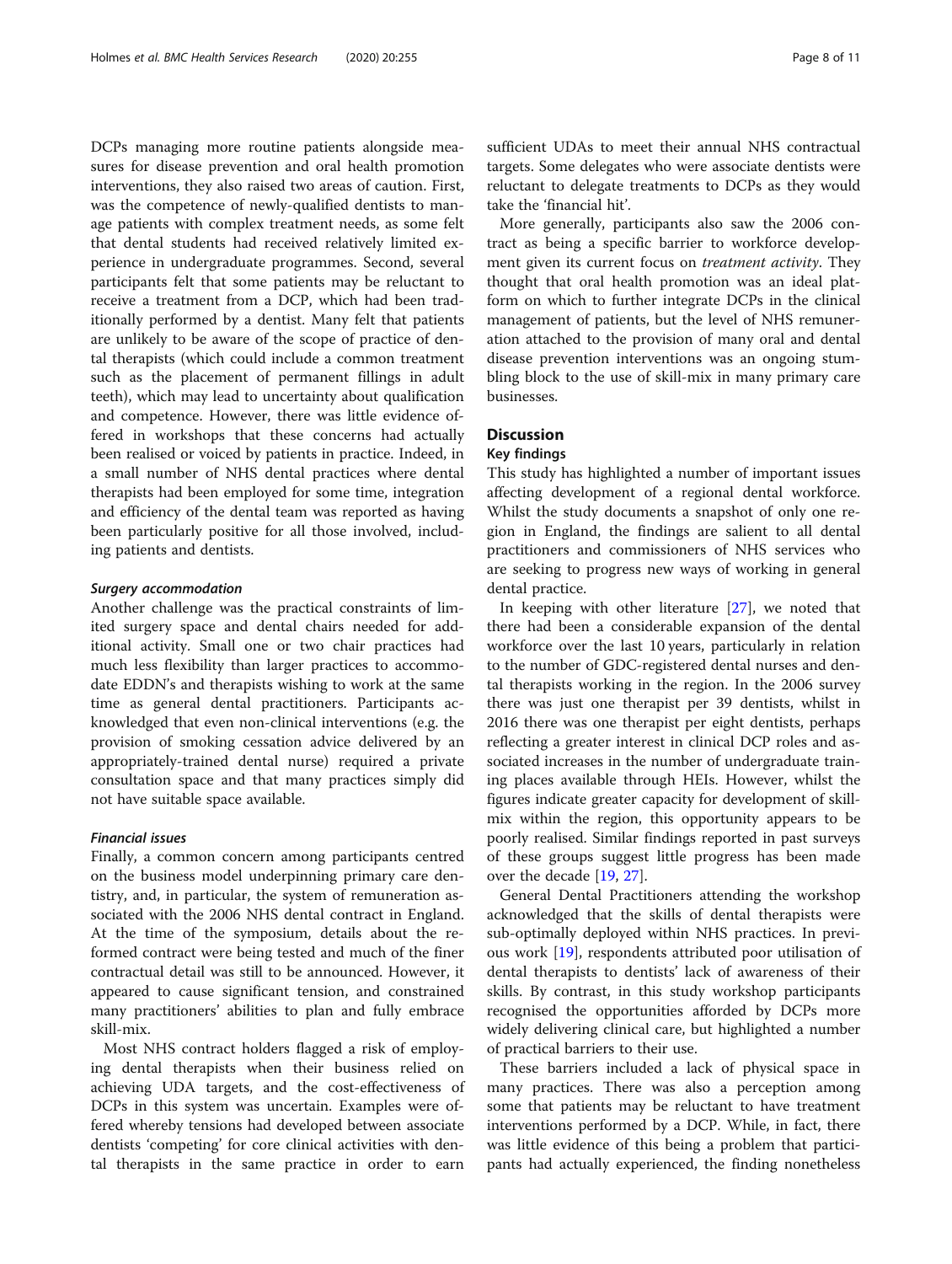indicates a need for dental practitioners to understand better public awareness of the roles and responsibilities of various dental professional groups, and their expectations of practice. Access to information and resources may afford patients greater choice in new models of care, whilst managing such expectations appropriately.

A prevailing concern related to feelings of uncertainty fuelled by the long-awaited reform of the 2006 NHS primary dental care contract in England. Ambiguity around the reformed contract reportedly stifled many (but not all) primary care dental practices from employing and embracing the full skill set of dental therapists as a distinct professional group. As new contract prototypes are piloted the implications for finances will become clear, but a unanimous view in this work was that skill-mix could only function with appropriate remuneration systems that recognise the 'whole DCP package', which has emphasis on patient education, disease prevention and oral health promotion.

A second key finding was a likely loss of expertise in the workforce through low retention of practitioners in older age groups. Survey data showed a continuing pattern of a sharp decline of workforce numbers (especially dental nurses) over 46 years of age. In keeping with past work [[27](#page-10-0)], our participants suggested that this may reflect limited career progression in nursing, which causes work dissatisfaction.

Thirdly, there were high rates of part-time working amongst all registrant groups, but there had been a notable increase in part-time working among male dentists. One third of male dentists reported working part-time within a single practice in 2006, compared to around 80% in 2016. In this study, we did not determine whether this change was due to flexible working across roles, namely, individuals working full-time across different jobs, or if they were choosing to work fewer hours for an improved work-life balance. Other data generated by final year dental students and newly qualified dentists [[28,](#page-10-0) [29\]](#page-10-0) similarly indicated a preference for part-time working. The finding suggests that many dentists may now be opting for different patterns of working. It warrants further study to explore drivers to career choices, given the relationship with wellbeing [\[30](#page-10-0)] and the advantages of portfolio careers noted elsewhere in general medical practice [[31](#page-10-0)].

Together these data highlight significant changes in the career intentions of dental professionals that require attention in future workforce planning.

## Limitations

The response rate of 53% for the questionnaire (228 of 431 primary care dental practices in the region) was impressive for a questionnaire of this length [[32\]](#page-10-0), and is in keeping with other recent postal workforce surveys in

dentistry [[33\]](#page-10-0), but means that caution must be exercised in interpretation of the study's findings.

Firstly, given the voluntary nature of study participation there was a risk of selection bias. We attempted to minimise this risk by clearly identifying our target population and means of recruitment, with guidance from the Project Advisory Group. All practices received prior notification of the study and were given opportunities to participate using either online, or paper questionnaires. A member of the study team also made direct contact with every non-responding practice in order to invite and support participation.

Response bias is a risk in any survey, although we received good response rates across the region, and across organisational sectors, suggesting no systematic bias. In addition, the numbers of individuals in each professional group represented in our data set were proportional to the total numbers of registrants in those groups on the GDC register in our region. This suggests that responding practices did not reflect any with a disproportionate representation of any professional group. Nonetheless, the composition of workforce in non-responding practices cannot be inferred.

There is also risk of reporting bias as the accuracy of self-reported responses from practices could not be validated against staff members' actual working practises. However, as questionnaires were completed by staff who had relevant practice figures to hand, we have no reason to doubt the credibility of data.

It is possible that using the CQC database as a way of identifying sites meant we did not reach 'non-clinical' dental professionals (e.g. dental technicians) who may not always operate from a clinical dental practice address as they do not have direct patient contact. However, there are unlikely to be many in this group, and any omission will reflect a small variation around the small numbers we report.

Finally, the findings from this workforce survey and symposium are based upon a sample from one area in England, and hence the quantitative findings may not necessarily be transferable across other regions. For example, we have identified a higher proportion of respondents offering NHS services than in a survey of UK-wide practitioners conducted at a similar time [\[34\]](#page-10-0). Despite this potential limitation, the perspectives of our practitioners are likely to be applicable to other areas of the country where practices function under the same financial and NHS dental contractual regulations.

## National context

Since completion of this study, HEE has published its final report from a first phase of work entitled 'Advancing Dental Care: Education and Training Review' (the ADC Review) which has begun the process of identifying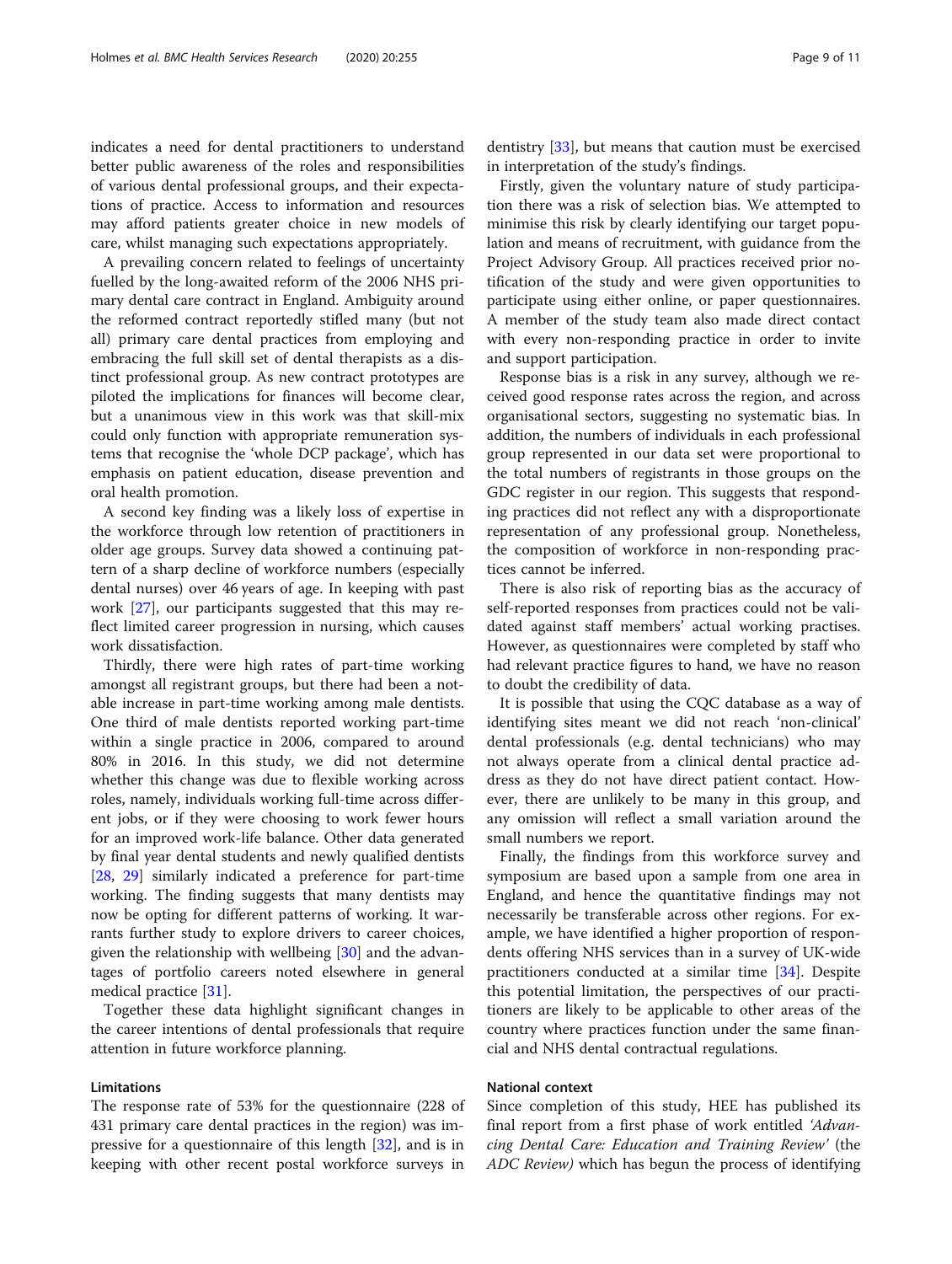<span id="page-9-0"></span>a future dental workforce model. This will be underpinned by review of the content and structure of education and training [\[14](#page-10-0)]. Phase 2 will include targeted engagement exercises involving dental students and other trainees. Hence, the factors influencing development of the dental team identified in this study are timely and salient to the national agenda by casting light on the realities of general dental practice experienced by our participants.

One of the conclusions drawn by the detailed national report from the Dental Workforce Advisory Group for England (DWAG) on 'The future oral and dental workforce for England' was the need to 'liberate the work-force' in order to meet future population needs [\[7](#page-10-0)]. However, the present study provides evidence that this point is some way off with dental professionals (particularly primary care dentists) highlighting numerous challenges in their attempts to optimise skill-mix.

#### Future directions

This study has raised a number of important questions for workforce planning.

In particular, there are questions around the 'life-course' of a dental career: at the one end, questions arise around the experience of new dentists as they take on clinical complexity and adapt to a leadership role in the dental team. At the other, questions relate to retention of experienced dental staff who are being lost to the workforce in the mid-career stage. The morale of clinical dental professionals may be a revealing area for investigation and help support a 'healthy' and sustainable dental workforce. A need to improve morale has been highlighted by the recent 2019 dental workforce report for England, with recommendations for action, including a requirement for NHS contract reform alongside developing appropriate business models and payment systems [\[7](#page-10-0)].

Finally, to facilitate meaningful analysis in the future relating to skill-mix and the types of service being delivered by DCP groups to patients, we concur with the findings of others who have stressed that finer grain data is needed, particularly that the professional role of the individual clinician delivering each treatment or intervention should be coded and recorded [\[35](#page-10-0)].

## Conclusions

The composition and work patterns of the regional dental workforce in the North East of England and North Cumbria has changed markedly over the last 10 years. However, there are tensions and challenges experienced by NHS primary dental care providers who are attempting to enact and expand skill-mix. Fundamentally, despite its potential merit, skill-mix is not optimal within NHS primary dental care. Dental workforce planning needs to involve the whole dental profession, regulatory bodies, other health care sectors and educators if dental teams are to meet the changing needs of patients and populations in the future.

#### Supplementary information

Supplementary information accompanies this paper at [https://doi.org/10.](https://doi.org/10.1186/s12913-020-4980-6) [1186/s12913-020-4980-6.](https://doi.org/10.1186/s12913-020-4980-6)

Additional file 1. Planning and developing the dental workforce of the future [26].

#### Abbreviations

ADC: Advancing Dental Care (HEE Review); CQC: Care Quality Commission; DCP: Dental Care Professional; DWS: Dental Workforce Survey; EDDN: Extended-Duty Dental Nurse; EEA: European Economic Area; GDC: General Dental Council; GDP: General Dental Practitioner; GDS: General Dental Services; HEE: Health Education England; HEE-NENC: Health Education England working across the North east and North Cumbria; HEI: Higher Education Institution; NHS: National Health Service; PAG: Project Advisory Group; UDA: Unit of Dental Activity

#### Acknowledgements

The authors would like to thank dental colleagues, Mr. John Ashman (Regional Advisor) and Mr. Malcolm Smith (Postgraduate Dental Dean) for commissioning the study, and their guidance and support throughout the work. Also, the dental, and other key staff working in dental care settings across the North East and North Cumbria, who kindly participated in this study. Additionally, we wish to thank Ethan Shapiro for assistance in data collection and PAG members who provided valuable advice and feedback.

#### Authors' contributions

RH, BB and GV conceptualised and contributed equally to daily running of the study. GV led the funding bid for the study with HEE, BB undertook the majority of questionnaire data analysis and RH led analysis of the qualitative data component. Collectively, GV, BB, and RH attended all PAG meetings throughout the duration of the project and prepared the final report for HEE. RH prepared the initial version of the manuscript with input from BB and GV in later drafts. All authors read and approve the final manuscript.

#### Funding

This study was commissioned and funded by Health Education England working across North east and North Cumbria. The authors consulted the funding body with respect to the design of the study, but HEE did not influence the collection, analysis or interpretation of the data obtained. The funding body did not contribute to the preparation of the formal report or this manuscript.

#### Availability of data and materials

The datasets used and analysed during the current study are available from the corresponding author on reasonable request.

#### Ethics approval and consent to participate

NHS research ethics approval was not required as the study was designed as a service evaluation for the funding body. Preliminary review by Newcastle University Faculty of Medical Sciences Research Ethics Committee also confirmed that full review was not required for this study. The authors ensured that participants were fully informed about the study rationale and purpose of the requested data in supporting additional documents. All contributions have been anonymised in this paper.

#### Consent for publication

Not applicable.

#### Competing interests

The authors declare that they have no competing interests.

#### Author details

<sup>1</sup>School of Dental Sciences, Newcastle University, Framlington Place, Newcastle upon Tyne NE2 4BW, UK. <sup>2</sup>School of Medical Education, Faculty of